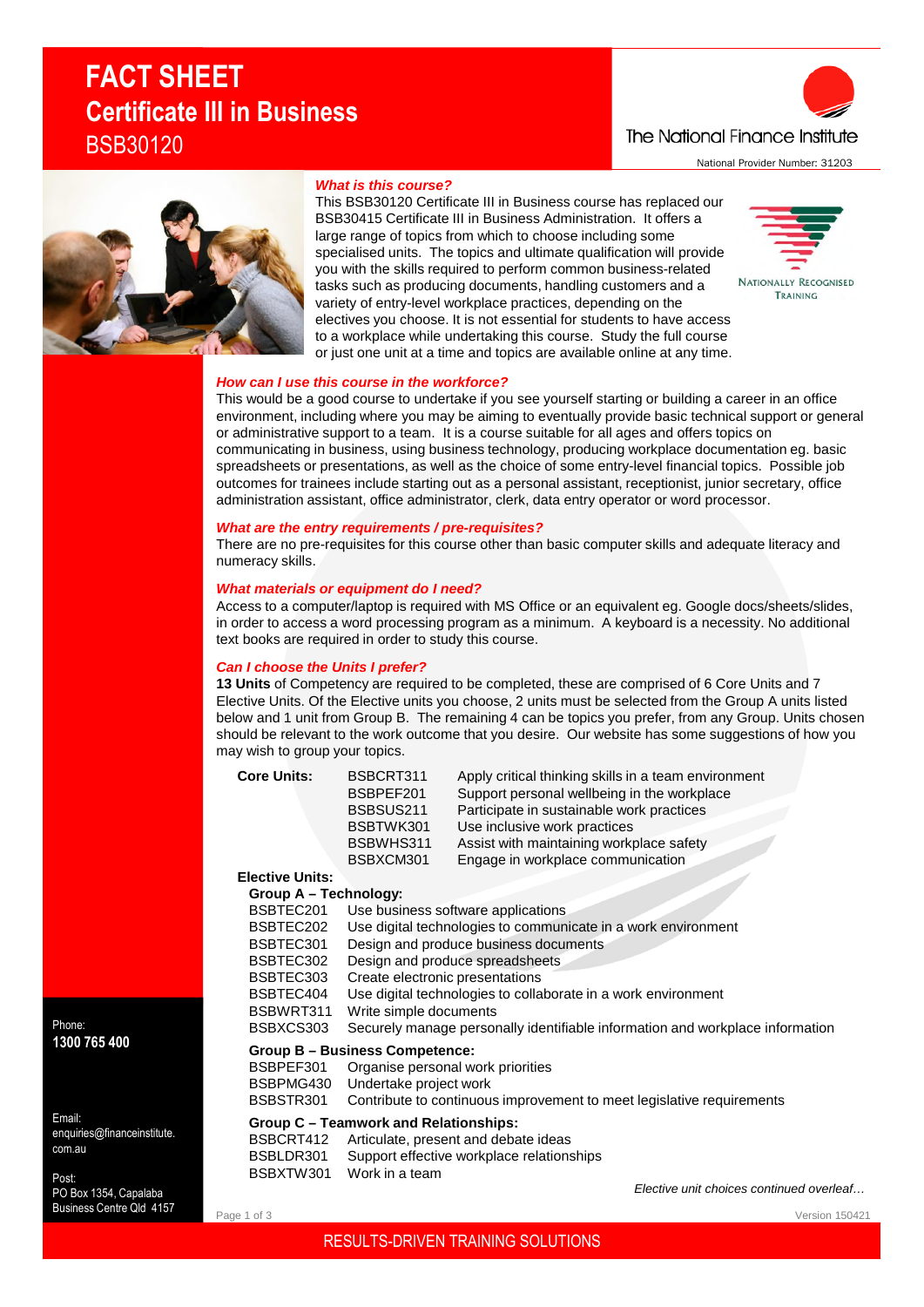

#### *Elective unit choices continued:*

|                | Group D - Customer and Client Engagement:                                 |
|----------------|---------------------------------------------------------------------------|
| BSBOPS304      | Deliver and monitor a service to customers                                |
| BSBOPS305      | Process customer complaints                                               |
| ICTSAS305      | Provide Information and Communications Technology (ICT) advice to clients |
|                | SIRXCEG002 Assist with customer difficulties                              |
| SIRXCEG005     | Maintain business to business relationships                               |
| SIRXMKT001     | Support marketing and promotional activities                              |
| SIRXPDK001     | Advise on products and services                                           |
|                | Group E – Business Administration:                                        |
| BSBFIN301      | Process financial transactions                                            |
| BSBFIN302      | Maintain financial records                                                |
| BSBHRM416      | Process payroll                                                           |
| BSBINS202      | Handle receipt and dispatch of information                                |
| BSBOPS301      | Maintain business resources                                               |
| BSBOPS303      | Organise schedules                                                        |
| BSBPUR301      | Purchase goods and services                                               |
| <b>Group F</b> |                                                                           |
| Not applicable |                                                                           |
|                | <b>Group G - Records and Information Management:</b>                      |
| BSBINS302      | Organise workplace information<br>$\overline{D}$                          |
|                |                                                                           |

| <b>DUDINUOUZ</b> | Organise workplace information    |
|------------------|-----------------------------------|
| BSBINS303        | Use knowledge management systems  |
| BSBINS307        | Retrieve information from records |
| BSBINS308        | Control records                   |
| BSBINS309        | Maintain business records         |

#### *Are there workshops for this course?*

This course is provided through online e-learning or in combination with printed material. It is not available through a face-to-face workshop nor classroom. However you are allocated a trainer from the moment you commence so full support is available online, should you require it.

# *Do I need to do the units in a certain order?*

You can complete the 13 Units in any order you prefer.

#### *Is the course nationally recognised?*

Yes, the BSB30120 Certificate III in Business course has been mapped against the Australian Quality Training Framework and is delivered by The National Finance Institute as an RTO, national provider number 31203.

#### *What qualification could I continue with after I complete this course?*

Pathways from the qualification could include a Certificate IV or Diploma qualification in a range of industries.

#### *When can I start the course?*

Commencement via Online e-learning can be at any time. To enrol, there are two steps: firstly, complete the Enrolment through our website; secondly, email us your completed Unit Chooser Form. Your login details will be forwarded to you by email within two days. Online e-learning students will access the course via our dedicated 24/7 online e-learning platform. If you have chosen printed material as well, you will receive this within 7 to 10 days.

#### *What is the assessment process?*

There is no requirement for any face-to-face assessment. The assessment tasks are provided online, and are to be completed online, after you have studied each section within the unit. Assessment activities include written activities and written projects. All of your assessments are to be submitted through the online platform and may incorporate videos for some topics. Once you submit your assessments your trainer/assessor will automatically be notified and will assess your activity providing comments for you to access online. If you are not graded as competent on your first submission, your trainer will provide feedback in order that you can resubmit your answer. You must reach the status of "competent" in order to pass a unit. Three attempts are permitted for each unit. You must be competent in all 13 units in order to receive the qualification.